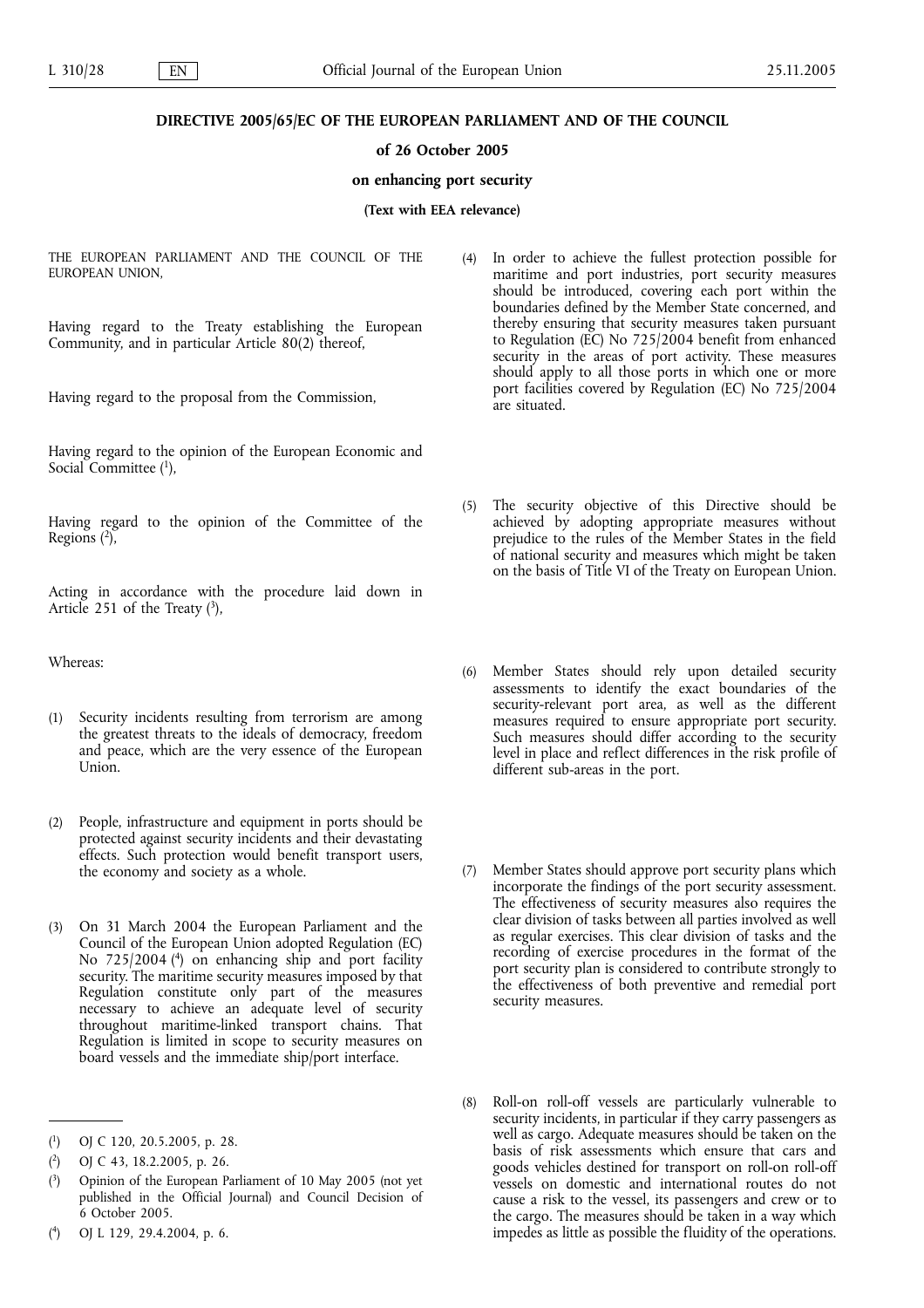- (9) Member States should be able to establish port security committees entrusted with providing practical advice in the ports covered by this Directive.
- (10) Member States should ensure that responsibilities in port security are clearly recognised by all parties involved. Member States should monitor compliance with security rules and clearly establish a responsible authority for all their ports, approve all security assessments and plans for their ports, set and communicate as appropriate security levels and ensure that measures are well communicated, implemented and coordinated.
- (11) Member States should approve assessments and plans and monitor their implementation in their ports. In order to keep disruption to ports and the administrative burden on inspection bodies to a minimum, the Commission's monitoring of the implementation of this Directive should be conducted jointly with the inspections provided for in Article  $9(4)$  of Regulation (EC) No 725/2004.
- (12) Member States should ensure that a focal point for port security takes up the role of contact point between the Commission and Member States. They should inform the Commission which ports are covered by this Directive on the basis of the security assessments carried out.
- (13) The effective and standard implementation of measures under this security policy raises important questions in relation to its funding. The funding of extra security measures should not generate distortions of competition. By 30 June 2006, the Commission should submit to the European Parliament and the Council the findings of a study on the costs involved in measures taken under this Directive, addressing in particular the way financing is shared between the public authorities, port authorities and operators.
- (14) This Directive respects the fundamental rights and observes the principles recognised in particular by the Charter of Fundamental Rights of the European Union.
- (15) The measures necessary for the implementation of this Directive should be adopted in accordance with Council Decision 1999/468/EC of 28 June 1999 laying down the procedures for the exercise of implementing powers conferred on the Commission (1).
- (16) A procedure should be defined for the adaptation of this Directive to take account of developments in international instruments and, in the light of experience, to adapt or complement the detailed provisions of the Annexes to this Directive, without broadening the scope of this Directive.
- (17) Since the objectives of this Directive, namely the balanced introduction of appropriate measures in the field of maritime transport and port policy, cannot be sufficiently achieved by the Member States and can therefore, by reason of the European scale of this Directive, be better achieved at Community level, the Community may adopt measures in accordance with the principle of subsidiarity as set out in Article 5 of the Treaty. In accordance with the principle of proportionality, as set out in that Article, this Directive does not go beyond what is necessary in order to achieve those objectives.
- (18) Since this Directive concerns seaports, the obligations herein contained should not be applicable to Austria, the Czech Republic, Hungary, Luxembourg or Slovakia,

HAVE ADOPTED THIS DIRECTIVE:

## Article 1

#### Subject matter

1. The main objective of this Directive is to introduce Community measures to enhance port security in the face of threats of security incidents. This Directive shall also ensure that security measures taken pursuant to Regulation (EC) No 725/2004 benefit from enhanced port security.

- 2. The measures referred to in paragraph 1 shall consist of:
- (a) common basic rules on port security measures;
- an implementation mechanism for these rules;
- (c) appropriate compliance monitoring mechanisms.

## Article 2

# Scope

1. This Directive lays down security measures which shall be observed in ports. Member States may apply the provisions of this Directive to port-related areas.

<sup>(</sup> 1) OJ L 184, 17.7.1999, p. 23.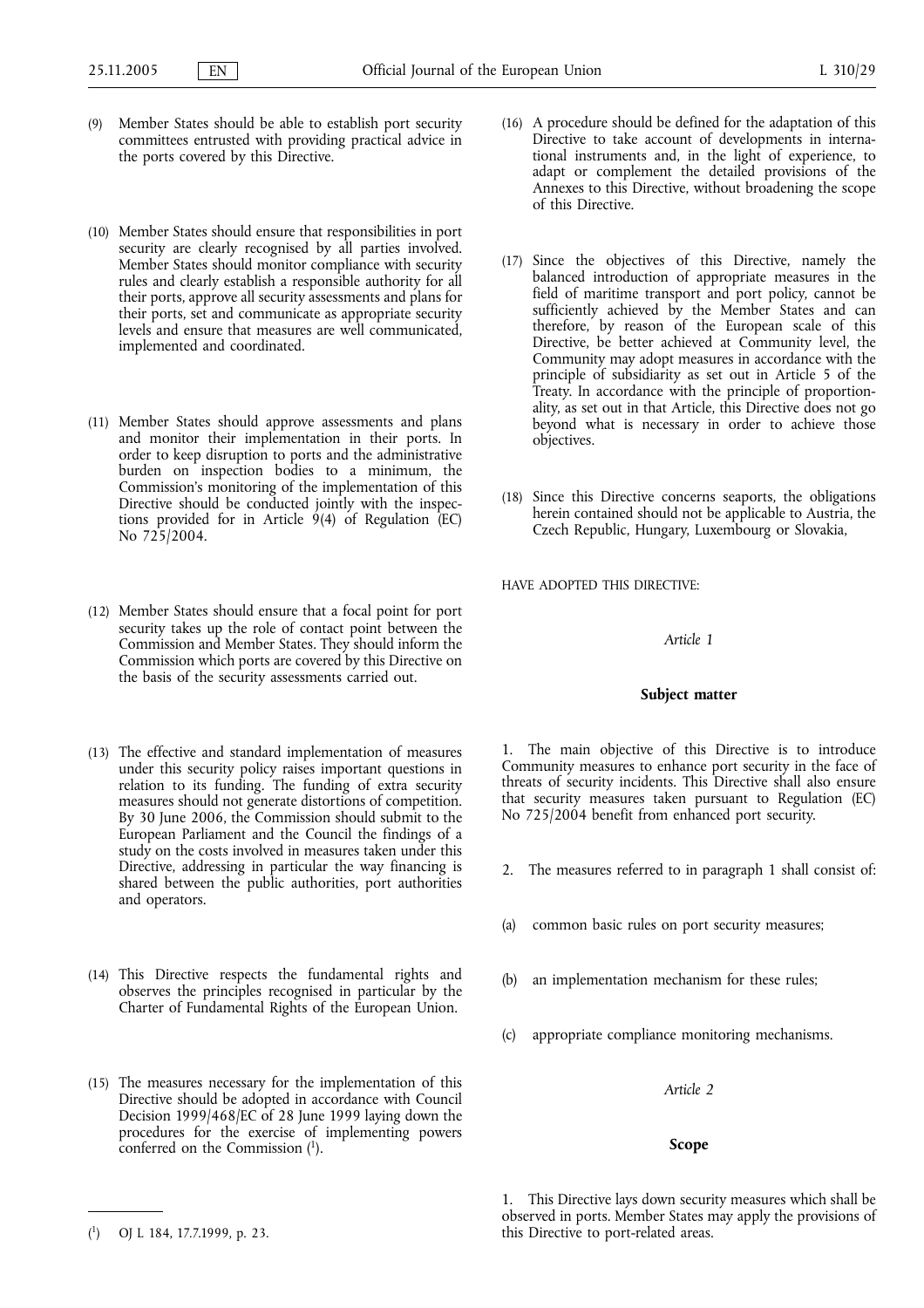Article 4

# Coordination with measures taken in application of Regulation (EC) No 725/2004

Member States shall ensure that port security measures introduced by this Directive are closely coordinated with measures taken pursuant to Regulation (EC) No 725/2004.

## Article 5

## Port security authority

1. Member States shall designate a port security authority for each port covered by this Directive. A port security authority may be designated for more than one port.

2. The port security authority shall be responsible for the preparation and implementation of port security plans based on the findings of port security assessments.

3. Member States may designate a 'competent authority for maritime security' provided for under Regulation (EC) No 725/2004 as port security authority.

# Article 6

## Port security assessment

1. Member States shall ensure that port security assessments are carried out for the ports covered by this Directive. These assessments shall take due account of the specificities of different sections of a port and, where deemed applicable by the relevant authority of the Member State, of its adjacent areas if these have an impact on security in the port and shall take into account the assessments for port facilities within their boundaries as carried out pursuant to Regulation (EC) No 725/2004.

2. Each port security assessment shall be carried out taking into account as a minimum the detailed requirements laid down in Annex I.

3. Port security assessments may be carried out by a recognised security organisation as referred to in Article 11.

4. Port security assessments shall be approved by the Member State concerned.

2. The measures laid down in this Directive shall apply to every port located in the territory of a Member State in which one or more port facilities covered by an approved port facility security plan pursuant to Regulation (EC) No  $725/2004$  is or are situated. This Directive shall not apply to military installations in ports.

3. Member States shall define for each port the boundaries of the port for the purposes of this Directive, appropriately taking into account information resulting from the port security assessment.

4. Where the boundaries of a port facility within the meaning of Regulation (EC) No 725/2004 have been defined by a Member State as effectively covering the port, the relevant provisions of Regulation (EC) No 725/2004 shall take precedence over those of this Directive.

Article 3

# Definitions

For the purpose of this Directive:

- 1. 'port' means any specified area of land and water, with boundaries defined by the Member State in which the port is situated, containing works and equipment designed to facilitate commercial maritime transport operations;
- 2. 'ship/port interface' means the interactions that occur when a ship is directly and immediately affected by actions involving the movement of persons or goods or the provision of port services to or from the ship;
- 3. 'port facility' means a location where the ship/port interface takes place; this includes areas such as anchorages, waiting berths and approaches from seaward, as appropriate;
- 4. 'focal point for port security' means the body designated by each Member State to serve as contact point for the Commission and other Member States and to facilitate, follow up and provide information on the application of the port security measures laid down in this Directive;
- 5. 'port security authority' means the authority responsible for security matters in a given port.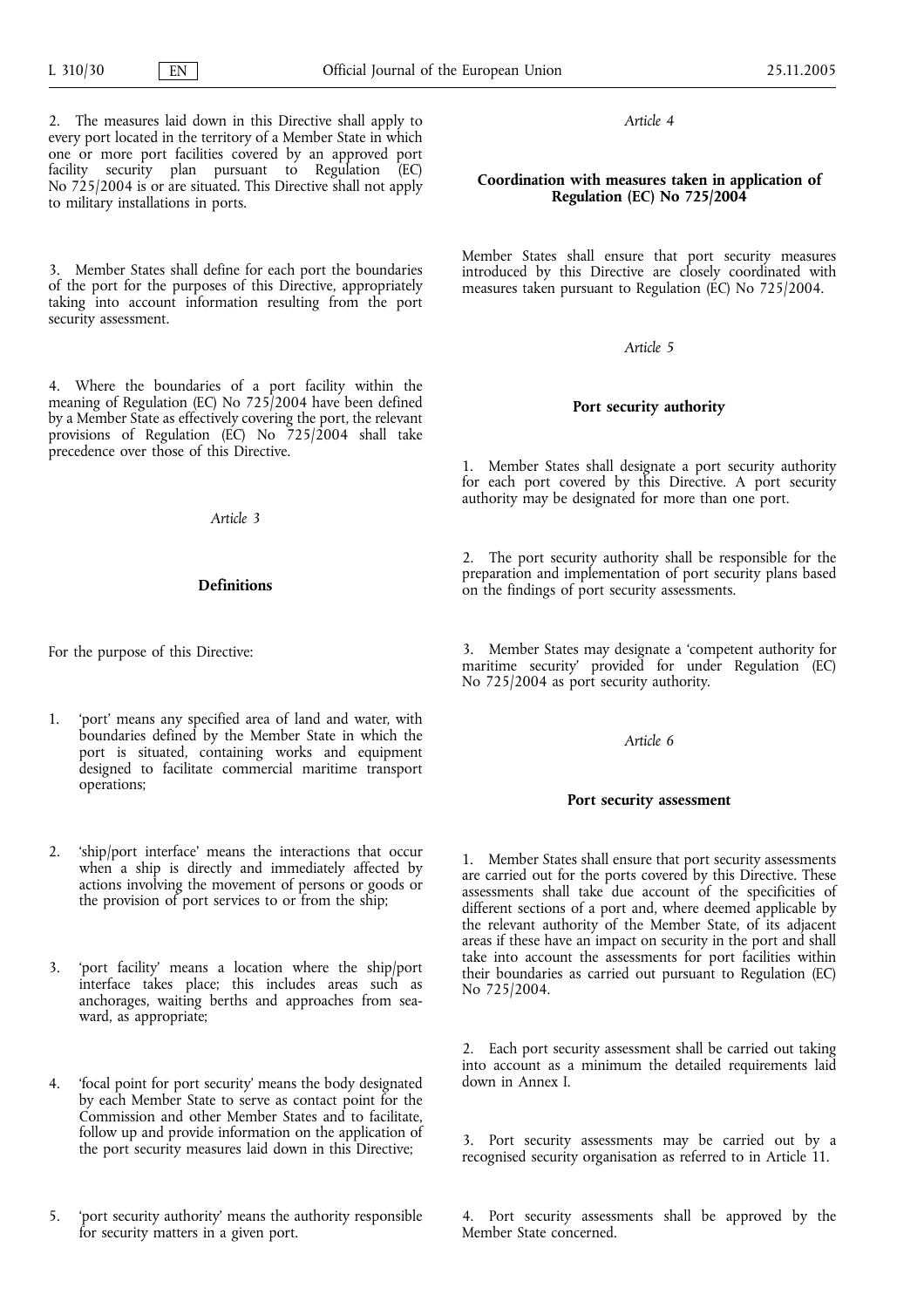Article 7

## Port security plan

1. Subject to the findings of port security assessments, Member States shall ensure that port security plans are developed, maintained and updated. Port security plans shall adequately address the specificities of different sections of a port and shall integrate the security plans for port facilities within their boundaries established pursuant to Regulation (EC) No 725/2004.

2. Port security plans shall identify, for each of the different security levels referred to in Article 8:

(a) the procedures to be followed;

(b) the measures to be put in place;

(c) the actions to be undertaken.

3. Each port security plan shall take into account as a minimum the detailed requirements specified in Annex II. Where, and to the extent appropriate, the port security plan shall in particular include security measures to be applied to passengers and vehicles set for embarkation on seagoing vessels which carry passengers and vehicles. In the case of international maritime transport services, the Member States concerned shall cooperate in the security assessment.

4. Port security plans may be developed by a recognised security organisation as referred to in Article 11.

5. Port security plans shall be approved by the Member State concerned before implementation.

6. Member States shall ensure that the implementation of port security plans is monitored. The monitoring shall be coordinated with other control activities carried out in the port.

7. Member States shall ensure that adequate exercises are performed, taking into account the basic security training exercise requirements listed in Annex III.

Article 8

## Security levels

1. Member States shall introduce a system of security levels for ports or parts of ports.

2. There shall be three security levels, as defined in Regulation (EC) No 725/2004:

- 'Security level 1' means the level for which minimum appropriate protective security measures shall be maintained at all times;
- 'Security level 2' means the level for which appropriate additional protective security measures shall be maintained for a period of time as a result of a heightened risk of a security incident;
- 'Security level 3' means the level for which further specific protective security measures shall be maintained for a limited period of time when a security incident is probable or imminent, although it may not be possible to identify the specific target.

3. Member States shall determine the security levels in use for each port or part of a port. At each security level, a Member State may determine that different security measures are to be implemented in different parts of the port depending on the findings of the port security assessment.

4. Member States shall communicate to the appropriate person or persons the security level in force for each port or part of a port as well as any changes thereto.

# Article 9

## Port security officer

1. A port security officer shall be approved by the Member State concerned for each port. Each port shall, where practicable, have a different port security officer, but may, if appropriate, share a security officer.

2. Port security officers shall fulfil the role of point of contact for port security related issues.

3. Where the port security officer is not the same as the port facility(ies) security officer(s) under Regulation (EC) No 725/2004, close cooperation between them shall be ensured.

Article 10

## Reviews

1. Member States shall ensure that port security assessments and port security plans are reviewed as appropriate. They shall be reviewed at least once every five years.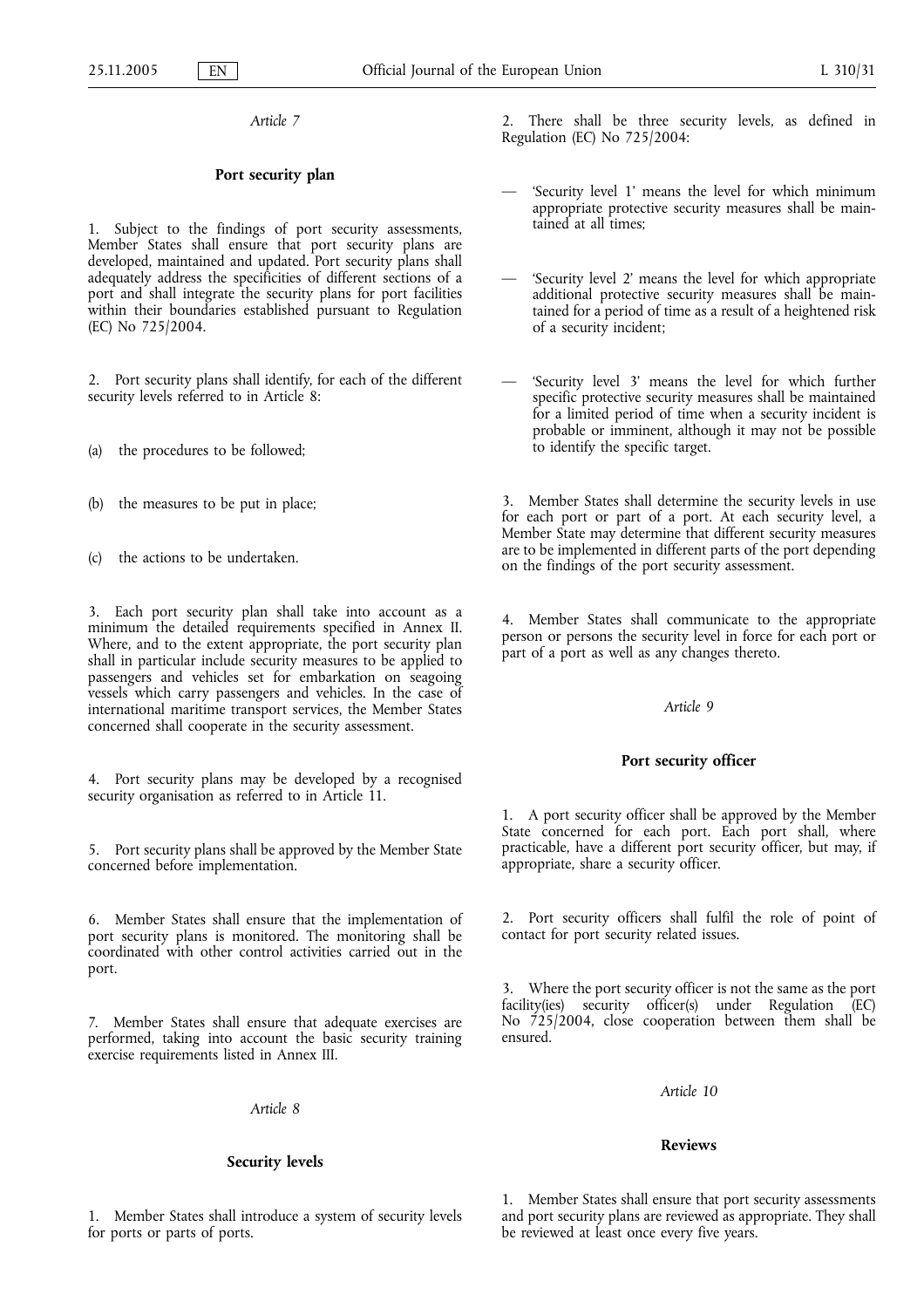2. The scope of the review shall be that of Articles 6 or 7, as appropriate.

# Article 11

## Recognised security organisation

Member States may appoint recognised security organisations for the purposes specified in this Directive. Recognised security organisations shall fulfil the conditions set out in Annex IV.

Article 12

## Focal point for port security

Member States shall appoint for port security aspects a focal point. Member States may designate for port security aspects the focal point appointed under Regulation (EC) No 725/2004. The focal point for port security shall communicate to the Commission the list of ports concerned by this Directive and shall inform it of any changes to that list.

#### Article 13

# Implementation and conformity checking

1. Member States shall set up a system ensuring adequate and regular supervision of the port security plans and their implementation.

2. The Commission shall, in cooperation with the focal points referred to in Article 12, monitor the implementation of this Directive by Member States.

3. This monitoring shall be conducted jointly with the inspections provided for in Article 9(4) of Regulation (EC) No 725/2004.

# Article 14

# Adaptations

Annexes I to IV may be amended in accordance with the procedure referred to in Article 15(2), without broadening the scope of this Directive.

Article 15

## Committee procedure

1. The Commission shall be assisted by the committee set up by Regulation (EC) No 725/2004.

2. Where reference is made to this paragraph, Articles 5 and 7 of Decision 1999/468/EC shall apply, having regard to the provisions of Article 8 thereof.

The period laid down in Article 5(6) of Decision 1999/468/EC shall be set at one month.

3. The Committee shall adopt its Rules of Procedure.

#### Article 16

## Confidentiality and dissemination of information

1. In applying this Directive, the Commission shall take, in accordance with Decision 2001/844/EC, ECSC, Euratom (1), appropriate measures to protect information subject to the requirement of confidentiality to which it has access or which is communicated to it by Member States.

Member States shall take equivalent measures in accordance with relevant national legislation.

2. Any personnel carrying out security inspections, or handling confidential information related to this Directive, shall have an appropriate level of security vetting by the Member State of which the person concerned is a national.

Article 17

## Penalties

Member States shall ensure that effective, proportionate and dissuasive penalties are introduced for infringements of the national provisions adopted pursuant to this Directive.

 $\binom{1}{1}$ 1) OJ L 317, 3.12.2001, p. 1. Decision as last amended by Decision 2005/94/EC, Euratom (OJ L 31, 4.2.2005, p. 66).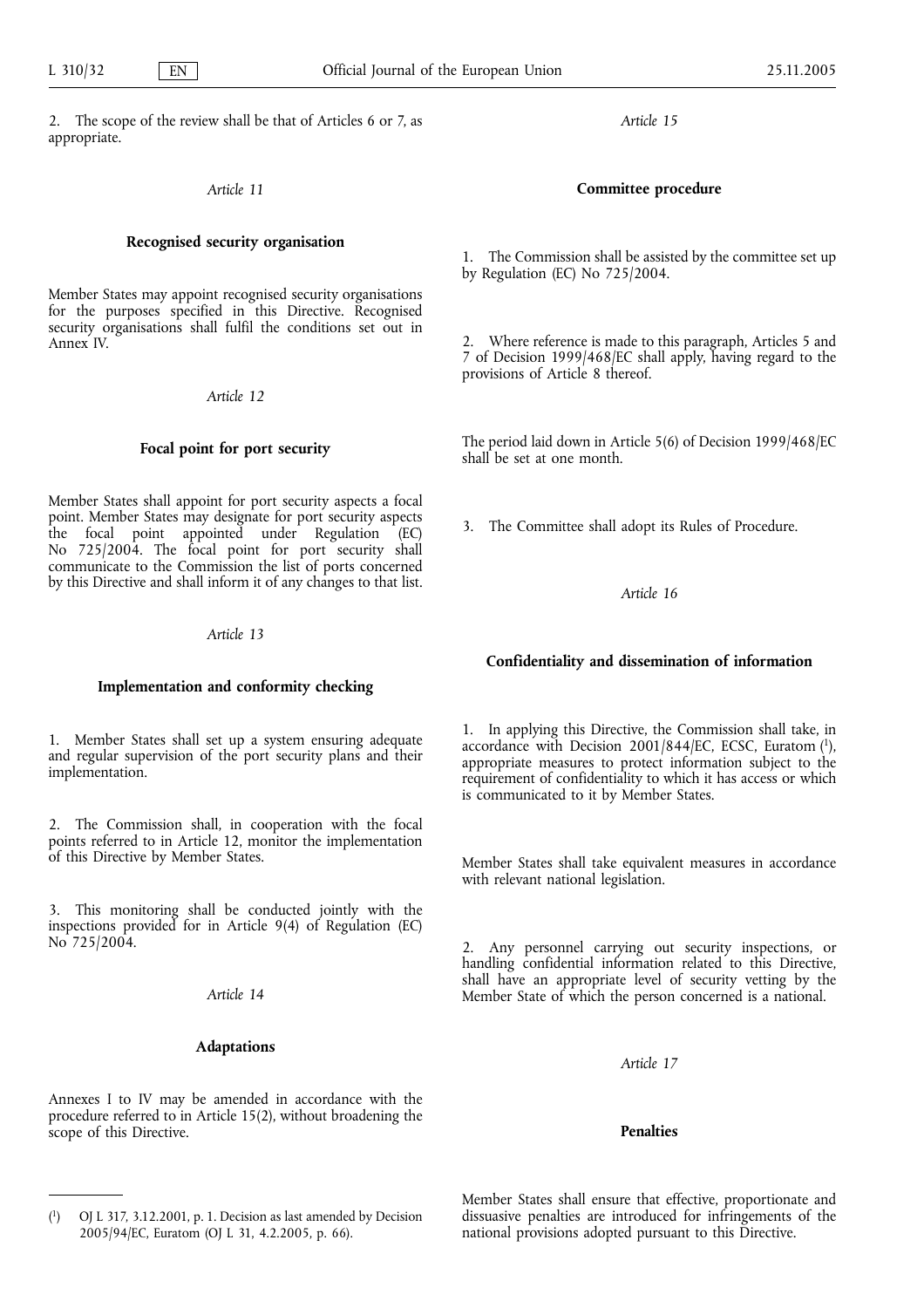# Article 18

# Implementation

1. Member States shall bring into force the laws, regulations and administrative provisions necessary to comply with this Directive by 15 June 2007. They shall forthwith inform the Commission thereof.

When Member States adopt these measures, they shall contain a reference to this Directive or shall be accompanied by such reference on the occasion of their official publication. The methods of making such reference shall be laid down by Member States.

2. Member States shall communicate to the Commission the text of the main provisions of national law which they adopt in the field covered by this Directive.

#### Article 19

#### Evaluation report

By 15 December 2008 and every five years thereafter, the Commission shall submit an evaluation report to the European Parliament and the Council based, among other things, on the information obtained pursuant to Article 13. In the report, the Commission shall analyse compliance with this Directive by Member States and the effectiveness of the measures taken. If necessary, it shall present proposals for additional measures.

### Article 20

### Entry into force

This Directive shall enter into force on the 20th day following its publication in the Official Journal of the European Union.

# Article 21

## Addressees

This Directive is addressed to the Member States which have ports as referred to in Article 2(2).

Done at Strasbourg, 26 October 2005.

| For the European Parliament | For the Council |
|-----------------------------|-----------------|
| The President               | The President   |
| J. BORRELL FONTELLES        | D. ALEXANDER    |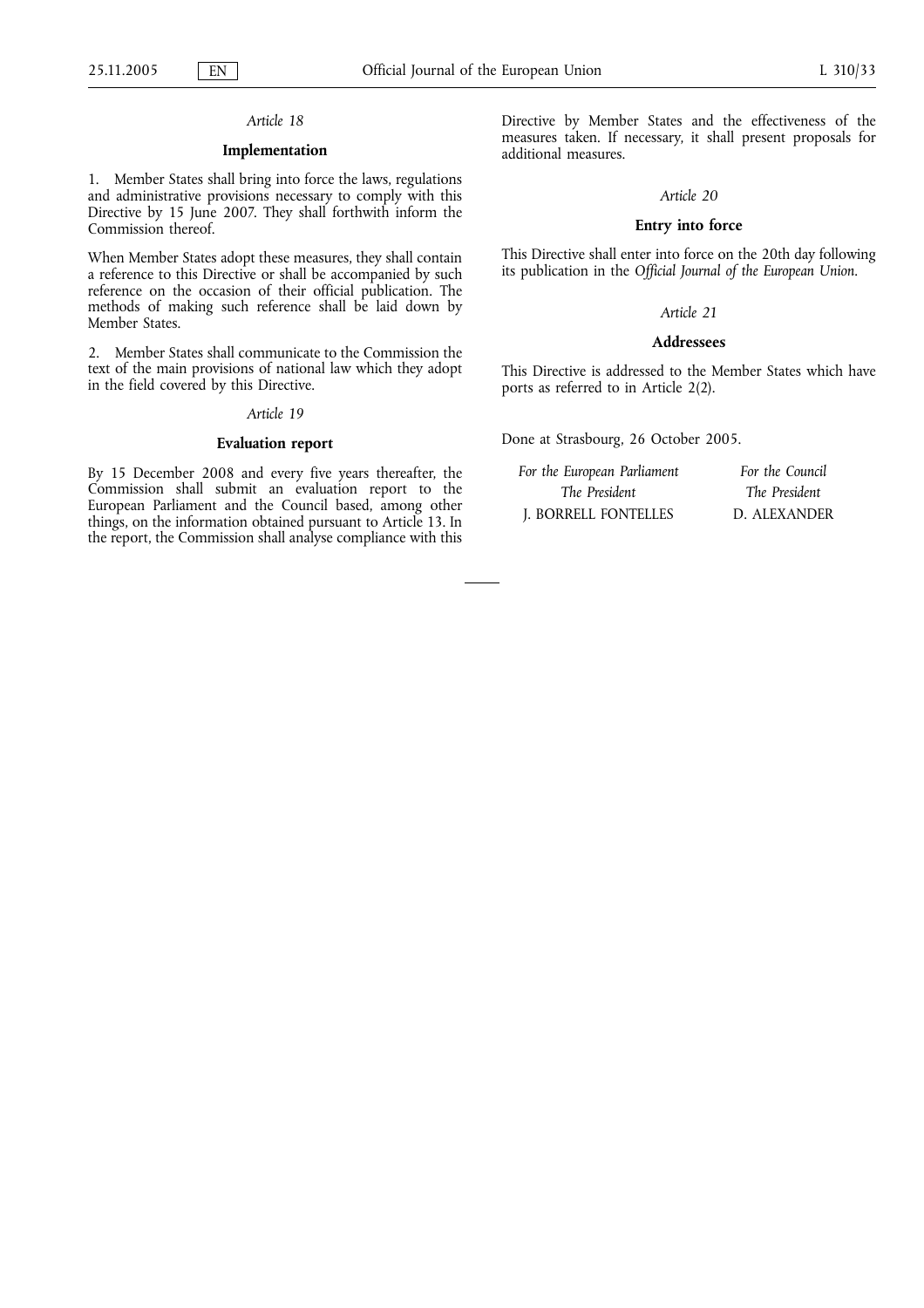ANNEX I

## PORT SECURITY ASSESSMENT

The port security assessment is the basis for the port security plan and its implementation. The port security assessment will cover at least:

- identification and evaluation of important assets and infrastructure which it is important to protect;
- identification of possible threats to the assets and infrastructure and the likelihood of their occurrence, in order to establish and prioritise security measures;
- identification, selection and prioritisation of counter-measures and procedural changes and their level of effectiveness in reducing vulnerability; and
- identification of weaknesses, including human factors in the infrastructure, policies and procedures.

For this purpose the assessment will at least:

- identify all areas which are relevant to port security, thus also defining the port boundaries. This includes port facilities which are already covered by Regulation (EC) No 725/2004 and whose risk assessment will serve as a basis;
- identify security issues deriving from the interface between port facility and other port security measures;
- identify which port personnel will be subject to background checks and/or security vetting because of their involvement in high-risk areas;
- subdivide, if useful, the port according to the likelihood of security incidents. Areas will be judged not only upon their direct profile as a potential target, but also upon their potential role of passage when neighbouring areas are targeted;
- identify risk variations, e.g. those based on seasonality;
- identify the specific characteristics of each sub-area, such as location, accesses, power supply, communication system, ownership and users and other elements considered security-relevant;
- identify potential threat scenarios for the port. The entire port or specific parts of its infrastructure, cargo, baggage, people or transport equipment within the port can be a direct target of an identified threat;
- identify the specific consequences of a threat scenario. Consequences can impact on one or more sub-areas. Both direct and indirect consequences will be identified. Special attention will be given to the risk of human casualties;
- identify the possibility of cluster effects of security incidents;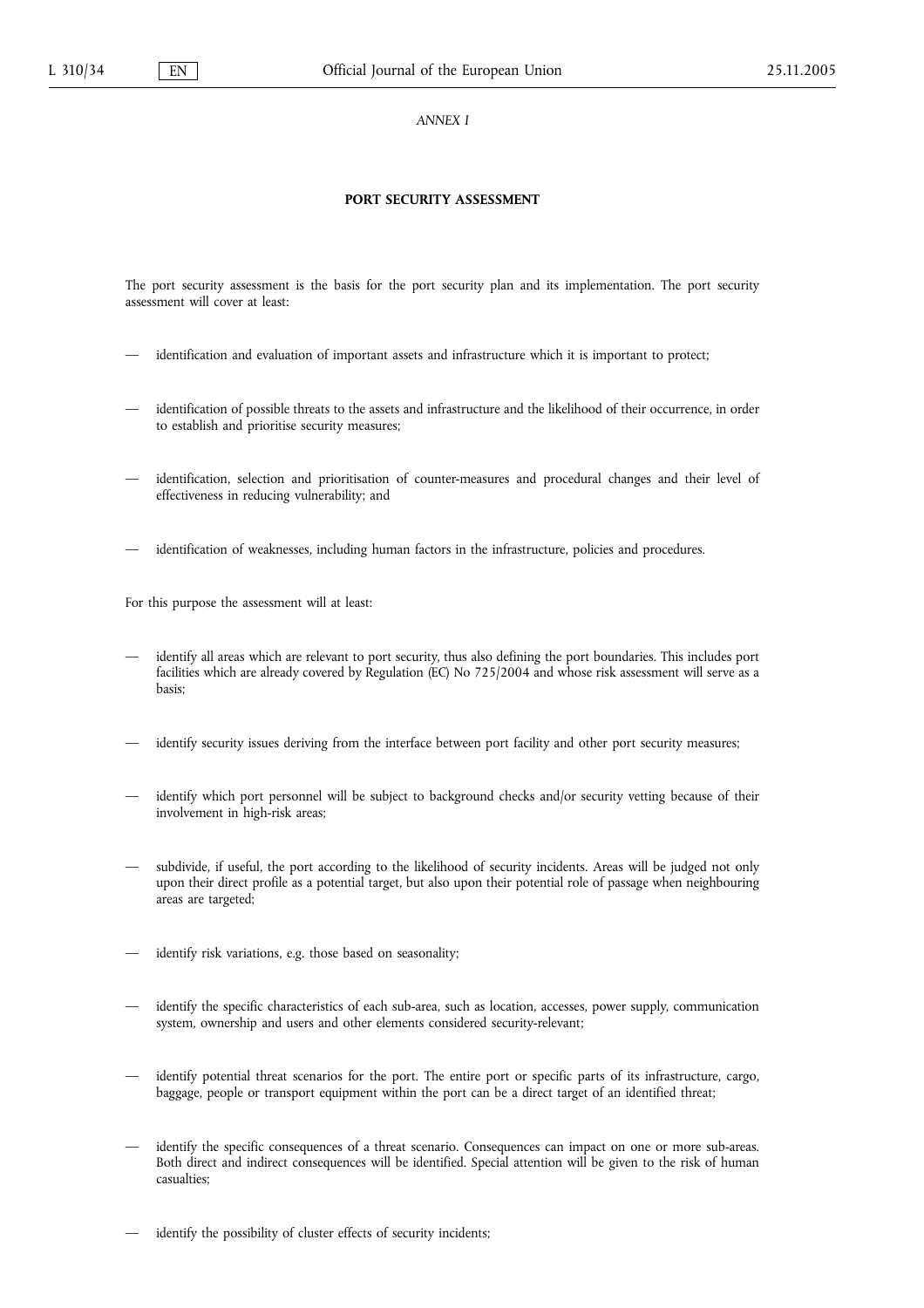- identify the vulnerabilities of each sub-area;
- identify all organisational aspects relevant to overall port security, including the division of all security-related authorities, existing rules and procedures;
- identify vulnerabilities of the overarching port security related to organisational, legislative and procedural aspects;
- identify measures, procedures and actions aimed at reducing critical vulnerabilities. Specific attention will be paid to the need for, and the means of, access control or restrictions to the entire port or to specific parts of a port, including identification of passengers, port employees or other workers, visitors and ship crews, area or activity monitoring requirements, cargo and luggage control. Measures, procedures and actions will be consistent with the perceived risk, which may vary between port areas;
- identify how measures, procedures and actions will be reinforced in the event of an increase of security level;
- identify specific requirements for dealing with established security concerns, such as 'suspect' cargo, luggage, bunker, provisions or persons, unknown parcels, known dangers (e.g. bomb). These requirements will analyse desirability conditions for either clearing the risk where it is encountered or after moving it to a secure area;
- identify measures, procedures and actions aimed at limiting and mitigating consequences;
- identify task divisions allowing for the appropriate and correct implementation of the measures, procedures and actions identified;
- pay specific attention, where appropriate, to the relationship with other security plans (e.g. port facility security plans) and other existing security measures. Attention will also be paid to the relationship with other response plans (e.g. oil spill response plan, port contingency plan, medical intervention plan, nuclear disaster plan, etc.);
- identify communication requirements for implementation of the measures and procedures;
- pay specific attention to measures to protect security-sensitive information from disclosure;
- identify the need-to-know requirements of all those directly involved as well as, where appropriate, the general public.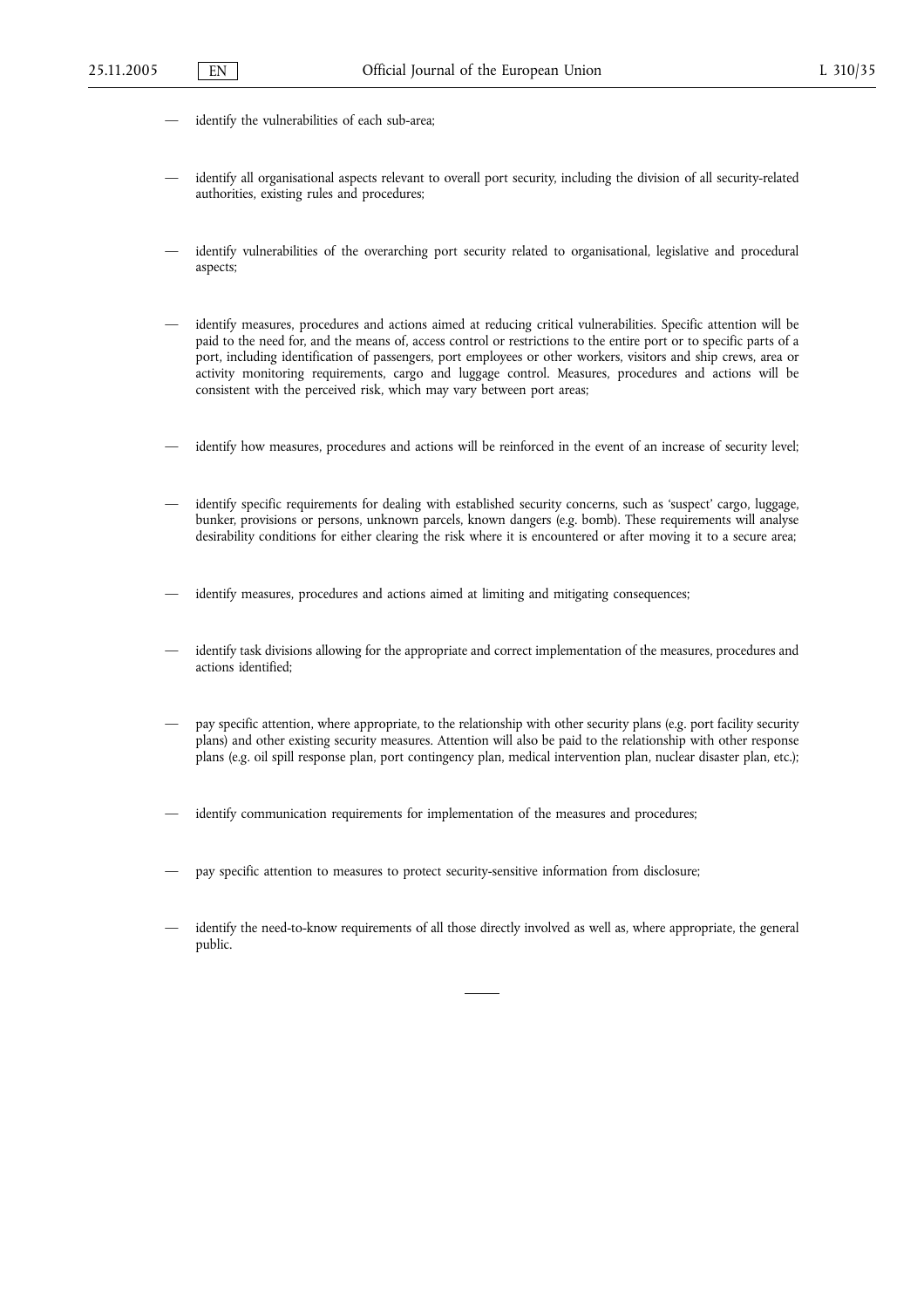ANNEX II

### PORT SECURITY PLAN

The port security plan sets out the port's security arrangements. It will be based on the findings of the port security assessment. It will clearly set out detailed measures. It will contain a control mechanism allowing, where necessary, for appropriate corrective measures to be taken.

The port security plan will be based on the following general aspects:

— defining all areas relevant to port security. Depending on the port security assessment, measures, procedures and actions may vary from sub-area to sub-area. Indeed, some sub-areas may require stronger preventive measures than others. Special attention will be paid to the interfaces between sub-areas, as identified in the port security assessment;

— ensuring coordination between security measures for areas with different security characteristics;

- providing, where necessary, for varying measures both with regard to different parts of the port, changing security levels, and specific intelligence;
- identifying an organisational structure supporting the enhancement of port security.

Based on those general aspects, the port security plan will attribute tasks and specify work plans in the following fields:

- access requirements. For some areas, requirements will only enter into force when security levels exceed minimal thresholds. All requirements and thresholds will be comprehensively included in the port security plan;
- ID, luggage and cargo control requirements. Requirements may or may not apply to sub-areas; requirements may or may not apply in full to different sub-areas. Persons entering or within a sub-area may be liable to control. The port security plan will appropriately respond to the findings of the port security assessment, which is the tool by which the security requirements of each sub-area and at each security level will be identified. When dedicated identification cards are developed for port security purposes, clear procedures will be established for the issue, the use-control and the return of such documents. Such procedures will take into account the specificities of certain groups of port users allowing for dedicated measures in order to limit the negative impact of access control requirements. Categories will at least include seafarers, authority officials, people regularly working in or visiting the port, residents living in the port and people occasionally working in or visiting the port;
- liaison with cargo control, baggage and passenger control authorities. Where necessary, the plan is to provide for the linking up of the information and clearance systems of these authorities, including possible pre-arrival clearance systems;
- procedures and measures for dealing with suspect cargo, luggage, bunker, provisions or persons, including identification of a secure area; as well as for other security concerns and breaches of port security;
- monitoring requirements for sub-areas or activities within sub-areas. Both the need for technical solutions and the solutions themselves will be derived from the port security assessment;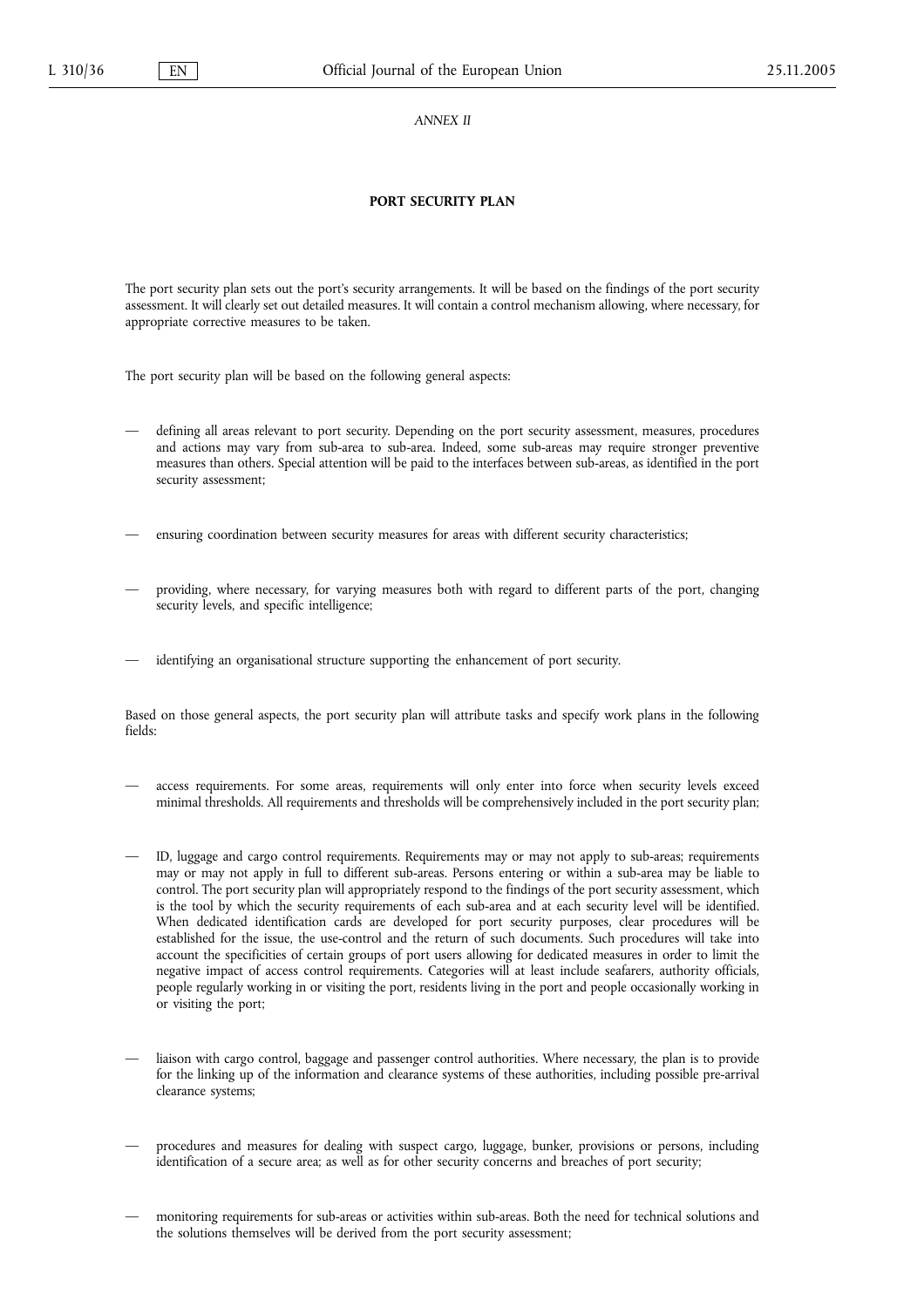- signposting. Areas with access and/or control requirements will be properly signposted. Control and access requirements will appropriately take into account all relevant existing law and practices. Monitoring of activities will be appropriately indicated if national legislation so requires;
- communication and security clearance. All relevant security information will be properly communicated according to security clearance standards included in the plan. In view of the sensitivity of some information, communication will be based on a need-to-know basis, but it will include where necessary procedures for communications addressed to the general public. Security clearance standards will form part of the plan and are aimed at protecting security sensitive information against unauthorised disclosure;
- reporting of security incidents. With a view to ensuring a rapid response, the port security plan will set out clear reporting requirements to the port security officer of all security incidents and/or to the port security authority;
- integration with other preventive plans or activities. The plan will specifically deal with integration with other preventive and control activities in force in the port;
- integration with other response plans and/or inclusion of specific response measures, procedures and actions. The plan will detail interaction and coordination with other response and emergency plans. Where necessary conflicts and shortcomings will be resolved;
- training and exercise requirements;
- operational port security organisation and working procedures. The port security plan will detail the port security organisation, its task division and working procedures. It will also detail the coordination with port facility and ship security officers, where appropriate. It will delineate the tasks of the port security committee, if this exists;
- procedures for adapting and updating the port security plan.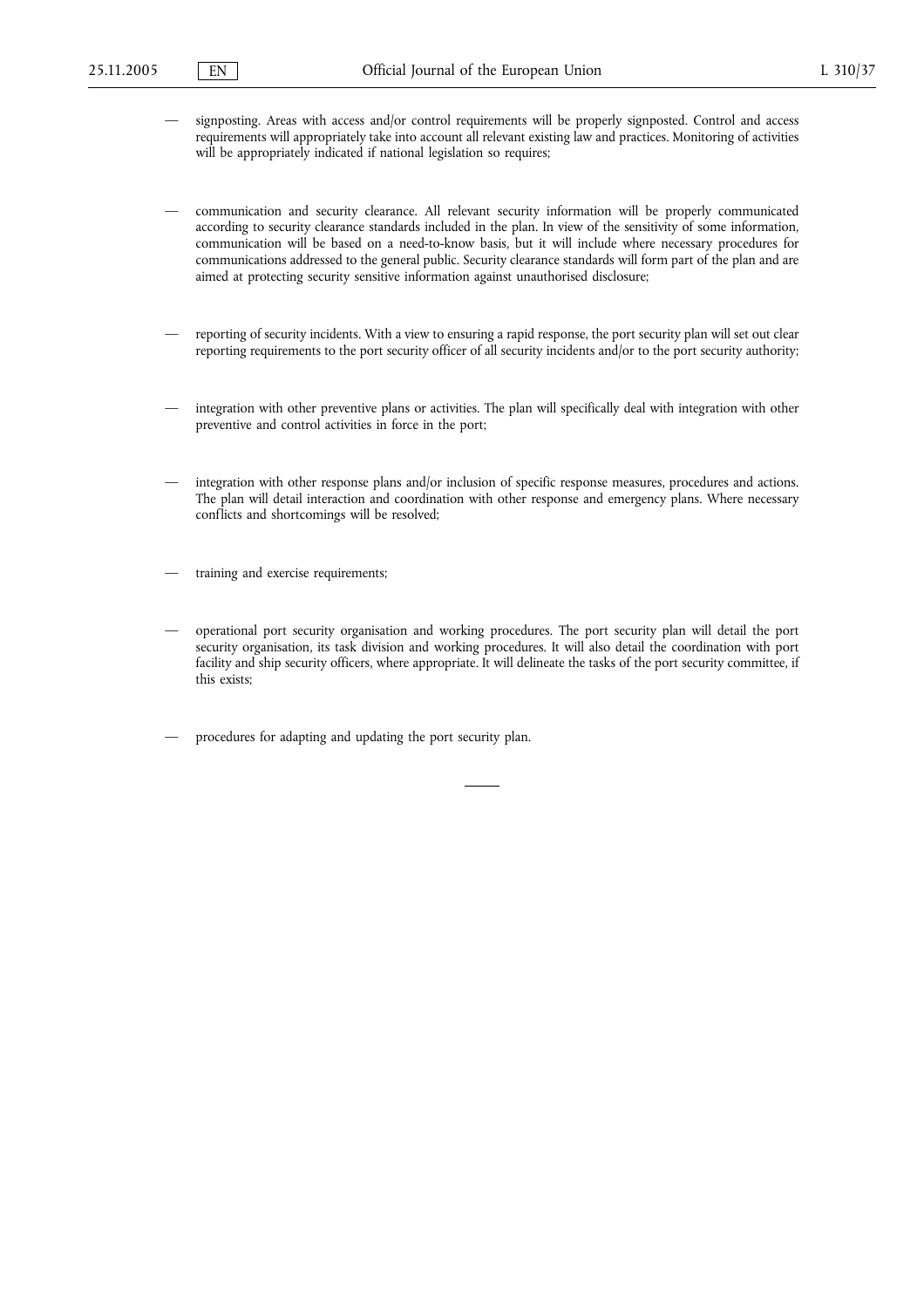#### ANNEX III

# BASIC SECURITY TRAINING EXERCISE REQUIREMENTS

Various types of training exercises which may involve participation of port facility security officers, in conjunction with the relevant authorities of Member States, company security officers, or ship security officers, if available, will be carried out at least once each calendar year with no more than 18 months elapsing between the training exercises. Requests for the participation of company security officers or ships security officers in joint training exercises will be made bearing in mind the security and work implications for the ship. These training exercises will test communication, coordination, resource availability and response. These training exercises may be:

(1) full scale or live;

(2) tabletop simulation or seminar; or

(3) combined with other exercises held such as emergency response or other port State authority exercises.